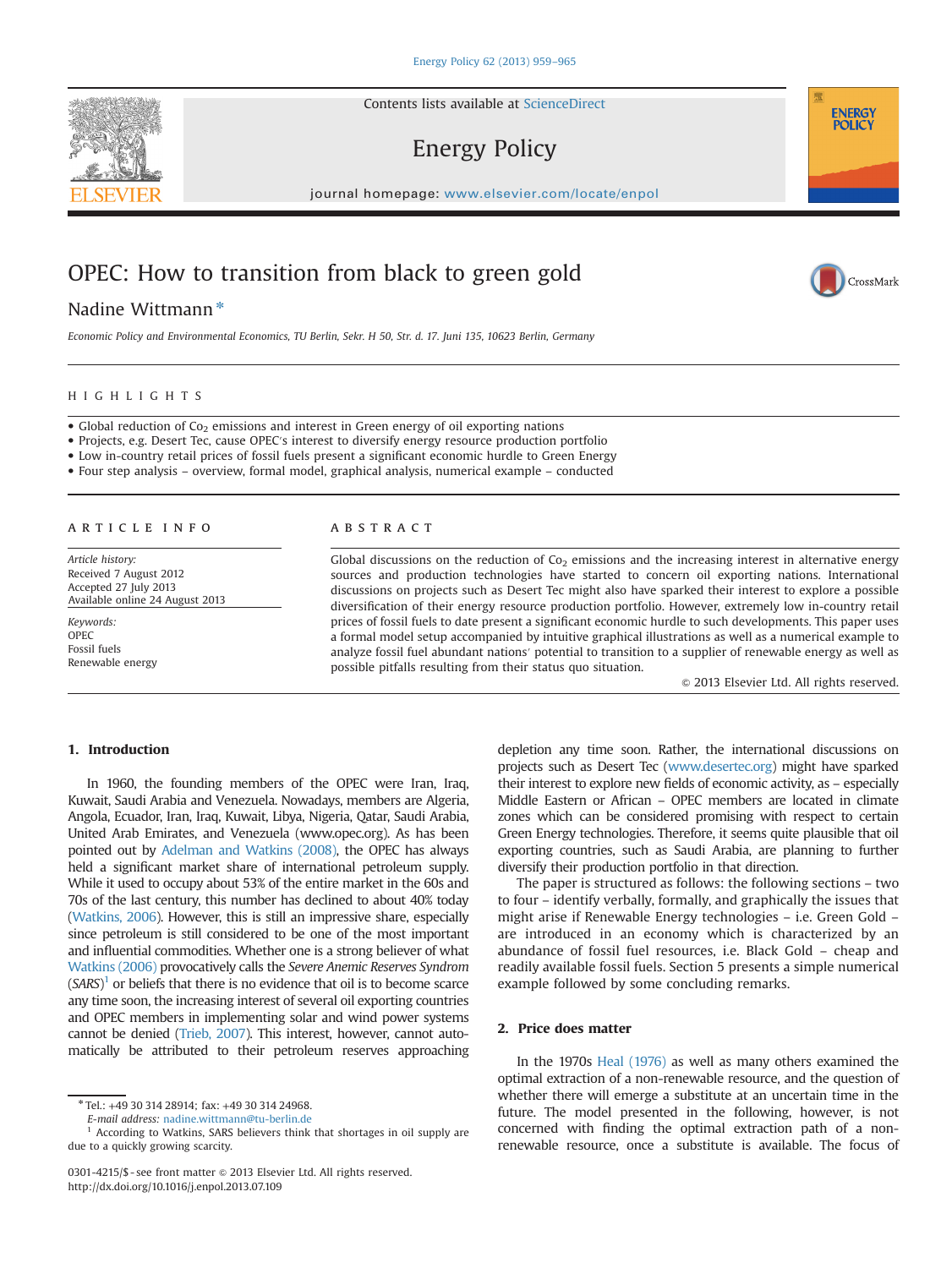attention lies on the fact, that in OPEC member states, oil is supplied at an extremely low in-country price ([Said et al., 2004](#page--1-0)). Due to this fact, alternative, i.e. renewable, resources are certainly destined to face a "harsh" competition. Looking at it from an economic rather than an environmental point of view, may it be electricity generation, water desalination, or transportation, who would – given these circumstances – consider solar energy, wind power, or an electric or hybrid car to be a reasonable substitute to technologies which are solely based on readily and cheaply available fossil fuels.

This issue turns out to be increasingly interesting, due to recent developments in several OPEC member states. In the following, Saudi Arabia, which appears to be one of the most influential OPEC member states, will serve as a show case for the theoretical analysis to come. This stems from the fact that Saudi Arabia seems to display an increasing interest in exploring its potential for various renewable resources in energy/electricity generation. Several studies and projects have focused on an implementation of solar and wind power based technologies (e.g. [Rehman, 2005](#page--1-0), [Trieb, 2007](#page--1-0)). Until recently, Saudi Arabia, as well as the other OPEC member states, has relied primarily on fossil fuels as the sole or main input to satisfy their ever growing energy demand – in the case of Saudi Arabia an increase of 5% p.a. in energy demand is a common estimate ([Trieb, 2007](#page--1-0)). At first glance one might think that the amount of oil consumed by a nation of only about  $27<sup>2</sup>$  million<sup>2</sup> residents cannot be highly significant. As presented in the following tables, Saudi Arabia is ranked number one among OPEC members when it comes to production capacity and number four in terms of global oil reserves ([Table 1](#page--1-0)).

However, it is also among the top 10 nations regarding overall or oil consumption in barrels/1000 people per day, which is shown by the following [Table 2:](#page--1-0)

So, the United States, which comes in first place with respect to overall oil consumption, only occupies the 23rd place with respect to per capita consumption. China and India do not even make the top 100 and Russia comes in 81st. In per capita terms, Saudi Arabia beats them by far. Moreover, looking at production capacity and consumption, it becomes clear that Saudi Arabia is certainly one of its own best clients as it consumes – at least – 20% of its total oil production as shown by [Table 3](#page--1-0):

Taking all these findings into account, let us construct a simple mathematical example:

In 2007, Saudi Arabia consumed approximately 2,311,000 bbl/ day times 365 days. This amounts to around 843,515,000 bbl/p.a.. There is data readily available for the world market price for Saudi Arabian crude oil. In 2007 its spot price ranged between around \$58 and \$88 per barrel. $3$ 

However, there is no data on in-country crude oil prices, only gasoline prices are easily available.<sup>4</sup> Of course, due to different tax levels and costs of refining the crude oil, this data does not allow for reliable estimates. However, it seems to be quite plausible to assume that the in-country price of crude oil is close to marginal cost of production, which is estimated at around \$3.35/bbl for Saudi Arabia ([Adelman and Watkins, 2008](#page--1-0)). Thereby, a difference in price of at least around \$50/bbl can be assumed, which can be seen as the "gross" opportunity cost<sup>5</sup> of in-country oil consumption per barrel.<sup>6</sup> This means that in-country oil consumption in 2007 resulted in about \$50 times 843,515,000 bbl of "gross" opportunity costs. This amounts to about \$42,175,750,000 in 2007, which can certainly be considered a significant number. However, from these roughly \$42 billion, the costs of alternative energy production would have to be subtracted to arrive at the "net", i.e. actual opportunity costs of incountry oil consumption. Of course, this simple example can only serve as a hint at the significance and economic potential of abandoning this pricing policy seemingly reminiscent of panem et circenses in oil producing nations. In the following, a theoretical economic model will be developed to present clearer and more reliable view of the issue.

#### 3. The model

In the model presented below, the market structure characterizing the oil market is of little or no significance, as its results hold true in case of both simplifying assumptions, i.e. perfect competition or monopoly. It is known that while OPEC had about 53% of the entire market share in the 70s, nowadays it holds around 40% [\(Watkins,](#page--1-0) [2006](#page--1-0)). Naturally, this is far from characterizing either a competitive market structure or a monopoly. However, both assumptions have been implemented before in other models and serve to clarify the analysis. In the following Hotelling′s theory is used to calculate results ([Perman et al., 2003](#page--1-0), [Hotelling, 1931\)](#page--1-0). In the current setting, the demand side is altered and, instead of just one, i.e. global, demand the demand side is divided into an in-country demand  $(q^{ic})$  and a demand for oil exports  $(q^{ex})$ . Due to geographical reasons, the two demand groups are easy to distinguish. For reasons of simplicity, it is assumed, that the two groups are characterized by identical demand curves. While the optimal price  $(p^{ex})$  and extraction path for oil exports is calculated in line with Hotelling′s model, incountry market price is set by the government<sup>7</sup> at marginal production cost, i.e.  $(p^{ic} = \overline{p} = c)$ , which is assumed to be constant over time.<sup>8</sup> Taking all preliminary assumptions into account, the following maximization problem emerges ([Table 4\)](#page--1-0):

It is obvious from Eqs.  $(7)$  and  $(8)$  that optimal in-country demand is predetermined through  $\bar{p}$ , K, anda. This means that  $q^{ic}$  and  $\overline{p}q^{ic}$  enter the calculation as a constant and exogenous value. Therefore, the extraction path changes accordingly ([Perman et al. 2003](#page--1-0): 519ff) [\(Table 5\)](#page--1-0):

Eqs. [\(9\)](#page--1-0) and [\(10\)](#page--1-0) are used to calculate optimal exhaustion time, i.e.  $T^{PC}/T^{M.9}$ 

$$
S = \int_0^T \left[ \frac{\gamma}{a} (T - t) + q^{ic} \right] dt \tag{11}
$$

This results in

$$
S = \left[\frac{\gamma}{a}(Tt - \frac{1}{2}t^2) + q^{ic}t\right]_0^T = \frac{\gamma}{2a}T^2 + q^{ic}T\tag{12}
$$

which clearly differs from the original result of Hotelling′s optimal extraction path ([Perman et al., 2003:](#page--1-0) 519), where  $S = (\gamma/2a)T^2$ . If the new exhaustion time given through Eq. (12) is denoted by  $T_{ic+ex}$ , the following relationship between former and latter optimal exhaustion time emerges:

$$
T^{2} = T_{iC+ex}^{2} + \frac{2a}{\gamma} q^{ic} T_{iC+ex}
$$
\n(13)

As it is known that  $\frac{2a}{\gamma}q^{ic}T_{ic+ex} > 0$ , the given resource stock S is depleted earlier in the current setting, i.e.  $T_{ic+ex}$  < T. The optimal

 $2$  This is the population estimate of 2007, which has been chosen to match the numbers used in oil production and consumption.

<sup>3</sup> <http://tonto.eia.doe.gov/dnav/pet/hist/LeafHandler.ashx?>

 $n = PET\&s = WEPCSAMED\&f = W$ <br>
4 [http://money.cnn.com/pf/features/lists/global\\_gasprices/](http://money.cnn.com/pf/features/lists/global_gasprices/)

<sup>&</sup>lt;sup>5</sup> The author knows that the term "gross" or "net" opportunity cost does actually not exist. However, it seems an appropriate way to convey the idea that is expressed in this setting.

 $6$  Of course, this is a simplified portrait of the situation. It is not taken into account that market prices are likely to drop if Saudi Arabia would suddenly stop consuming oil and supply an additional couple of hundred million barrels per year.

 $7$  Given that gasoline prices, e.g. in Saudi Arabia, are also determined by government, this assumption is not far-fetched.

<sup>8</sup> According to [Adelman and Watkins \(2008\)](#page--1-0), this holds true for Middle Eastern oil production.

<sup>9</sup> Without loss of validity, the following calculation refers to perfect competition only.